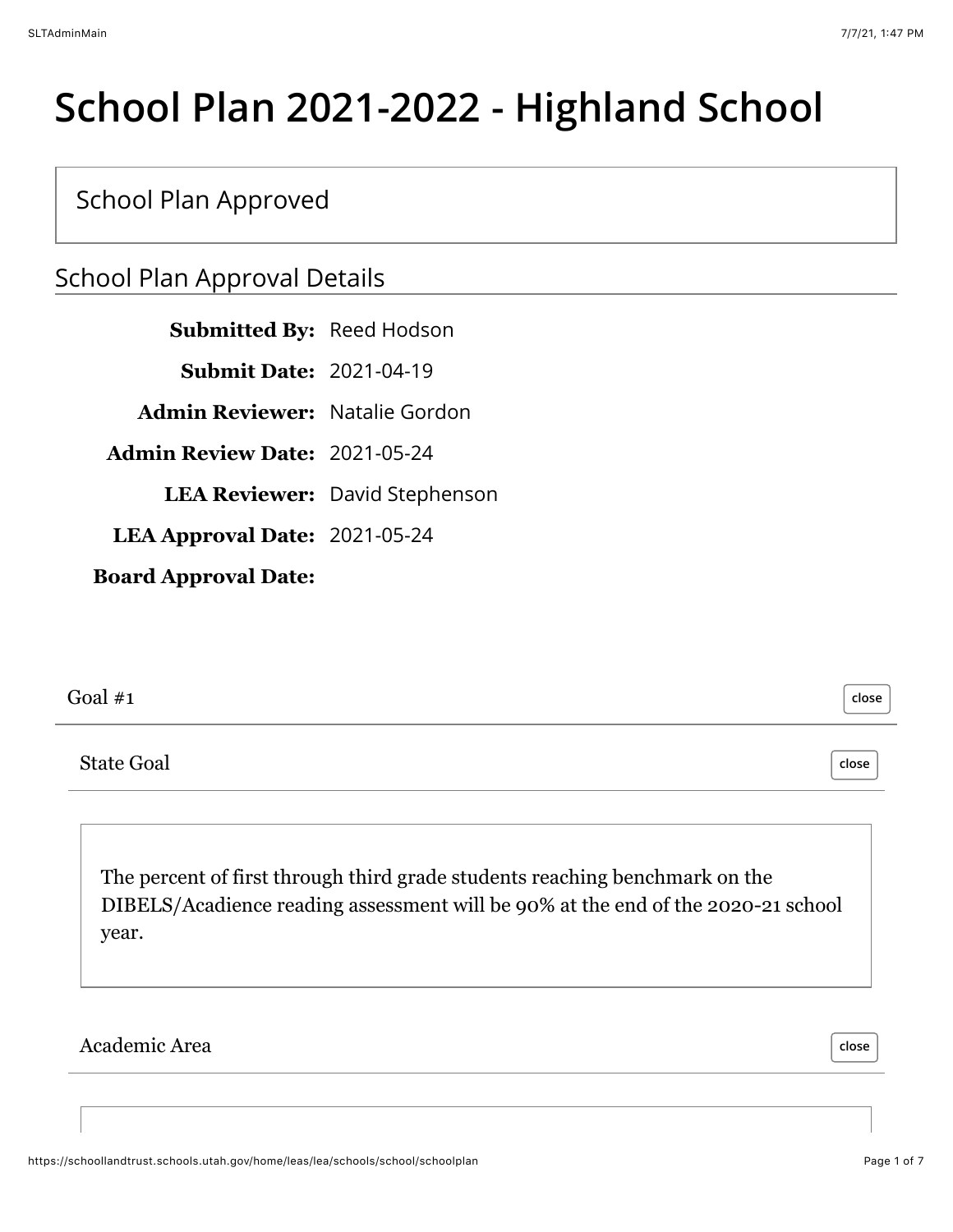#### English/Language Arts

#### **Measurements**

DIBELS/Acadience Reading Assessment - Composite Score Year Percent Proficient 2015-16 85% 2016-17 86% 2017-18 85% 2018-19 86% 2019-20 Cancelled - COVID-19 2020-21 April 29, 2021

#### Action Steps

1. We will employee para-educators to provide our students remediation and enrichment interventions.

2. Teachers will attend reading and language arts professional development and work in summer collaborative teams with specific student achievement goals.

3. Purchase student guided reading leveled books and non-fiction texts in the first trimester of the school year.

4. Research and purchase computer software that supports improving student reading achievement.

5. Purchase Chrome books for student remediation, instruction, and enrichment academic areas.

#### Planned Expenditures

**close**

**close**

**close**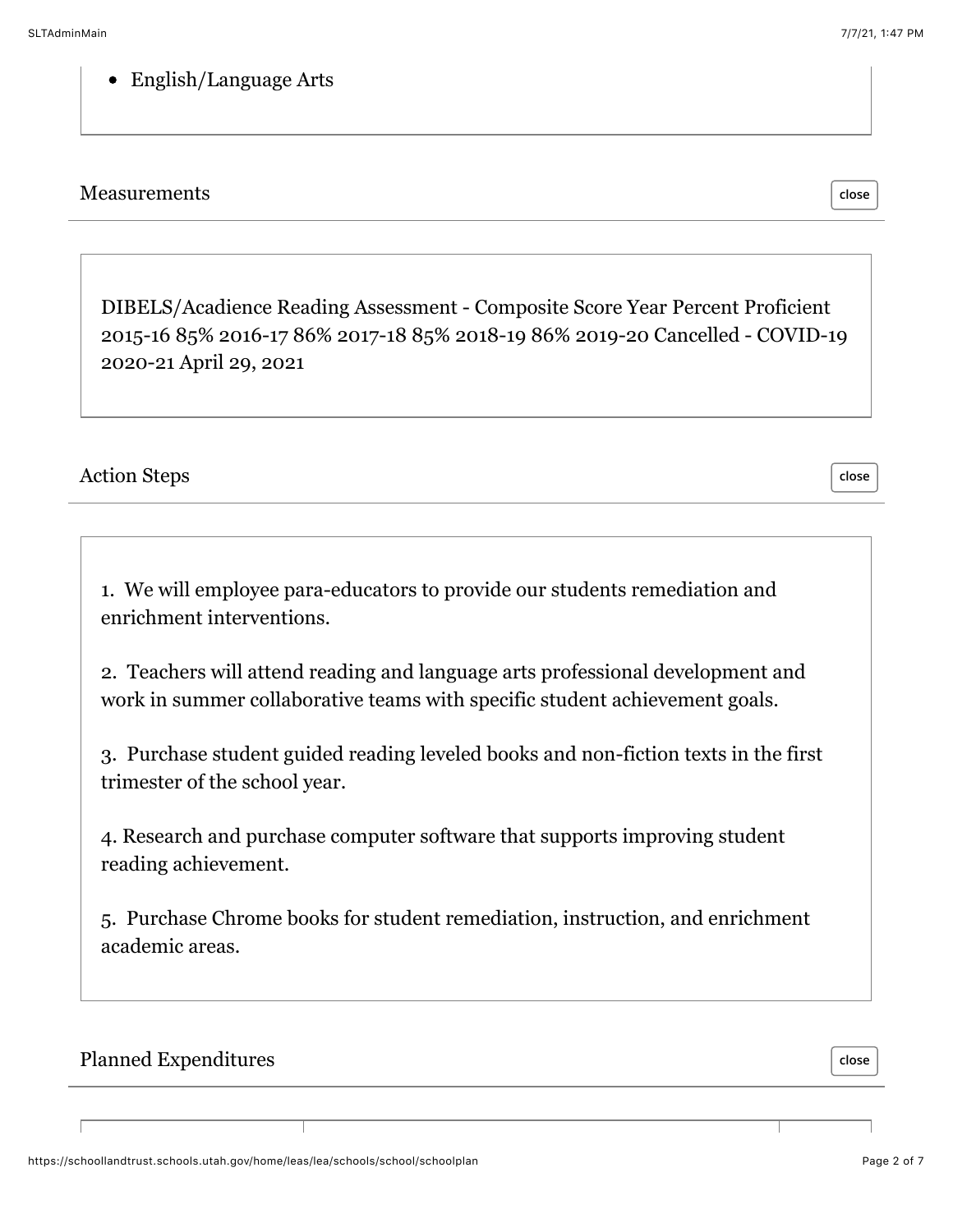| Category                                                                                                                        | Description                                                                                                                                                                                                                                                                 |          |
|---------------------------------------------------------------------------------------------------------------------------------|-----------------------------------------------------------------------------------------------------------------------------------------------------------------------------------------------------------------------------------------------------------------------------|----------|
| Salaries and Benefits<br>(teachers, aides,<br>specialists, productivity,<br>substitutes)                                        | 1. We will employee para-educators to provide our students<br>remediation and enrichment interventions, 2. Teachers will<br>attend reading and language arts professional development<br>and work in summer collaborative teams with specific<br>student achievement goals. | \$22,000 |
| Books, Ebooks, online<br>curriculum/subscriptions                                                                               | 3. Purchase student guided reading leveled books and non-<br>fiction texts in the first trimester of the school year.                                                                                                                                                       | \$5,000  |
| Technology related<br>supplies $<$ \$5,000 each -<br>devices, computers, E-<br>readers, flash drives,<br>cables, monitor stands | 4. Research and purchase computer software that supports<br>improving student reading achievement. 5. Purchase<br>Chrome books for student remediation, instruction, and<br>enrichment academic areas.                                                                      | \$21,000 |
|                                                                                                                                 | Total:                                                                                                                                                                                                                                                                      | \$48,000 |

#### Digital Citizenship/Safety Principles Component

**close**

**close**

**close**

No

Goal #2

State Goal

The percentage of fourth through sixth grade students reaching proficiency will increase by 1% in the RISE mathematics and science tests at the end of the 2021-22 school year compared to the 2020-21 school year.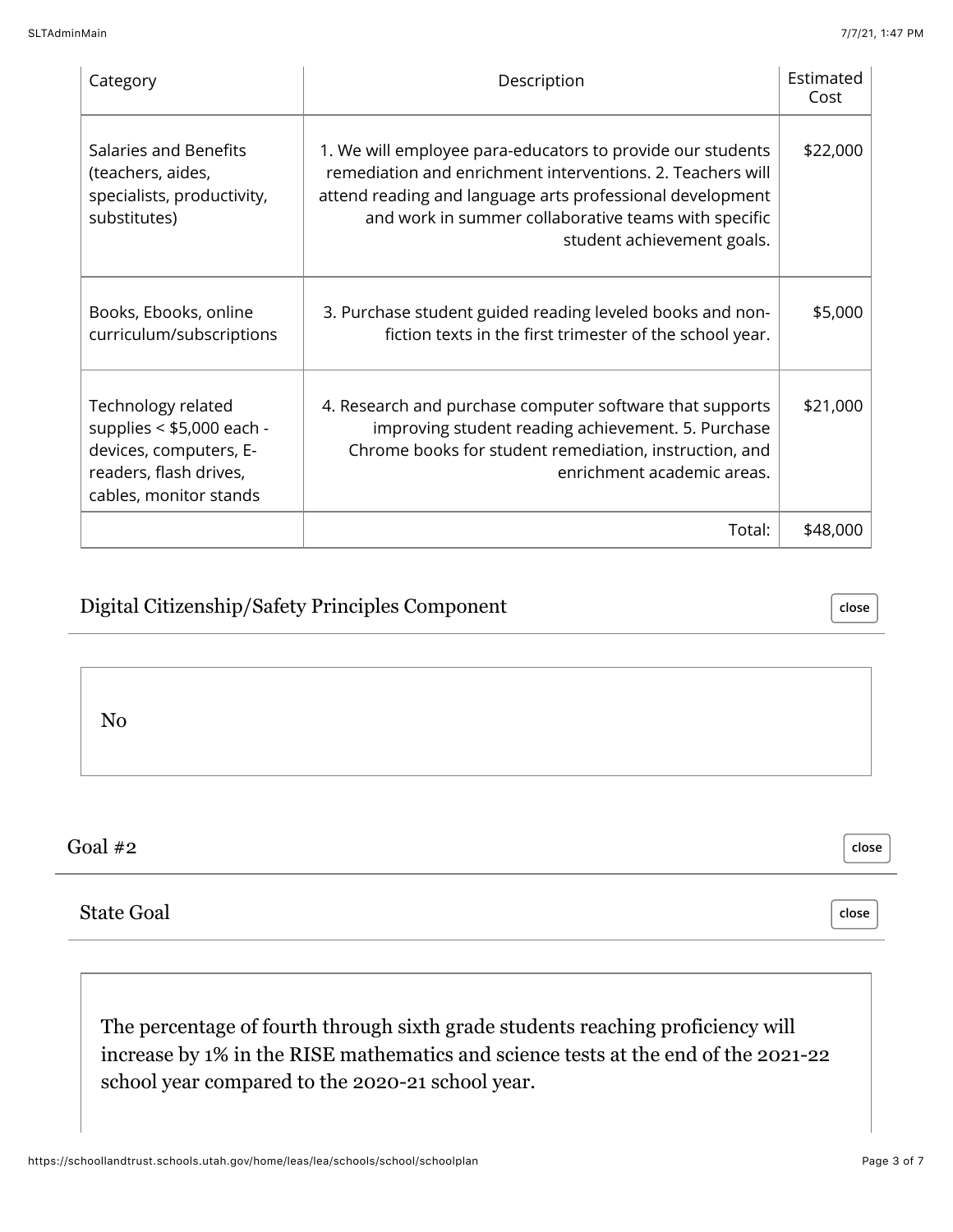**close**

#### Academic Area

• Mathematics

• Science

Measurements

**close**

SAGE and RISE Math Year 4th Grade 5th Grade 6th Grade 2013-14 83 67 69 2014-15 77 75 68 2015-16 77 65 66 2016-17 77 72 66 2017-18 80 74 78 2018-19 74 80 70 2019- 20 Cancelled - COVID-19 2020-21 May 2021 SAGE and RISE Science Year 4th Grade 5th Grade 6th Grade 2013-14 75 70 71 2014-15 59 78 76 2015-16 73 67 74 2016-17 67 72 71 2017-18 75 76 83 2018-19 74 78 84 2019-20 Cancelled - COVID-19 2020-21 May 2021

#### Action Steps

**close**

1. We will employ remediation and enrichment para-educators to provide students with math interventions.

2. Teachers will attend STEM professional development and work in summer collaboration teams with specific student achievement goals.

3. Purchase Chrome books for student remediation, instruction, and enrichment in mathematics.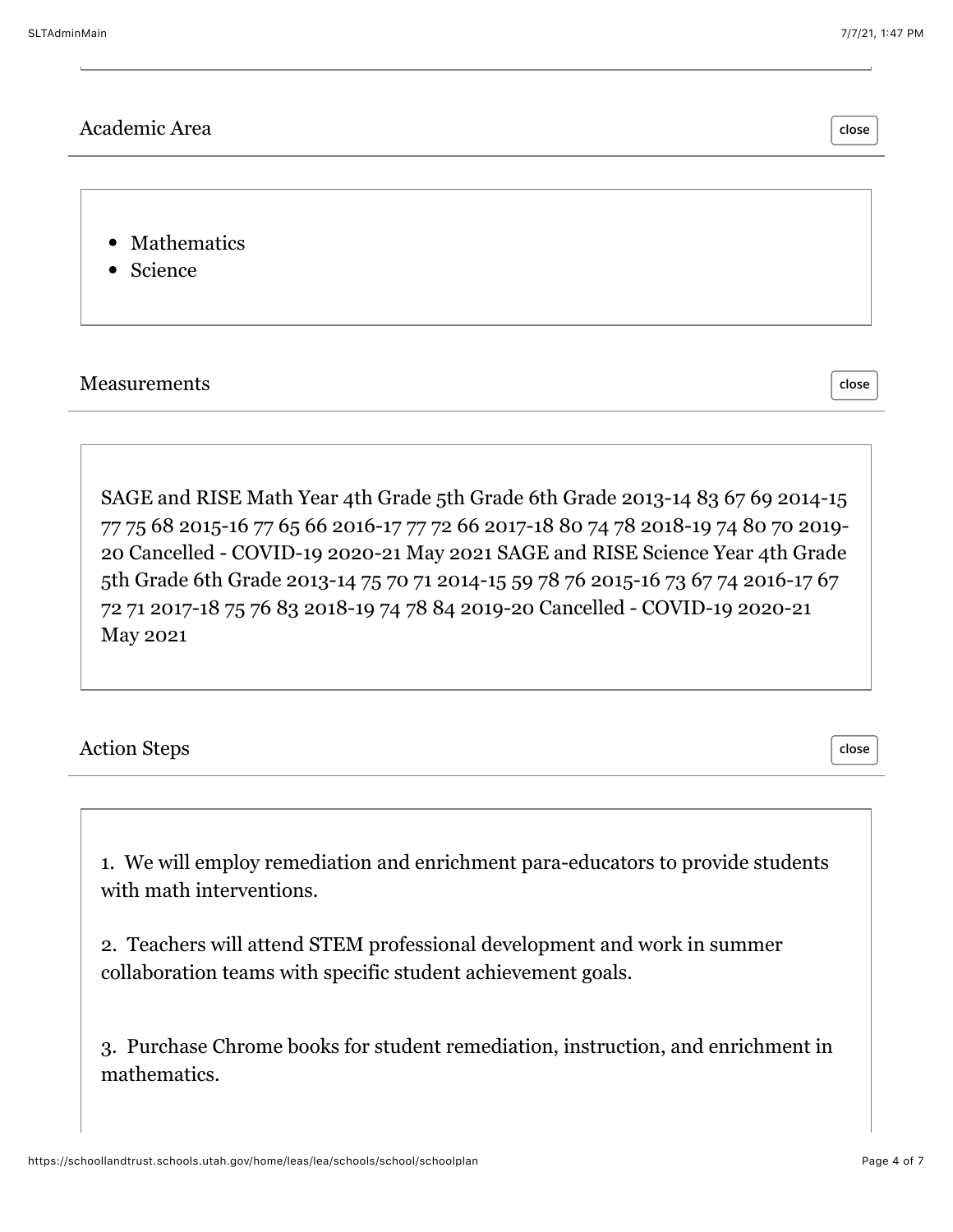**close**

- 4. Upgrade and maintain current technology.
- 5. Purchase STEM and engineering materials and supplies.
- 6. Provide an after school STEM class for upper grade students.

7. Our counselor will work with students to achieve this goal. The counselor is made available for our school through Teacher & Student Success Act [TSSA] funding following the Alpine School District Social & Emotional Well-being Initiative.

#### Planned Expenditures

| Category                                                                                                                                                                                                          | Description                                                                                                                                                                                                                                                   | Estimated<br>Cost |
|-------------------------------------------------------------------------------------------------------------------------------------------------------------------------------------------------------------------|---------------------------------------------------------------------------------------------------------------------------------------------------------------------------------------------------------------------------------------------------------------|-------------------|
| Salaries and Benefits (teachers, aides,<br>specialists, productivity, substitutes)                                                                                                                                | 1. We will employ remediation and enrichment<br>para-educators to provide students with math<br>interventions, 2. Teachers will attend STEM<br>professional development and work in summer<br>collaboration teams with specific student<br>achievement goals. | \$15,000          |
| Technology related supplies < \$5,000<br>each - devices, computers, E-readers,<br>flash drives, cables, monitor stands                                                                                            | 3. Purchase Chrome books for student<br>remediation, instruction, and enrichment in<br>mathematics. 4. Upgrade and maintain current<br>technology.                                                                                                            | \$22,000          |
| Expendable items that are consumed,<br>wornout or lose identity through use<br>(paper, science and art supplies), food<br>for a cooking class, a field trip, or a<br>parent night (consistent with LEA<br>policy) | 5. Purchase STEM and engineering materials and<br>supplies.                                                                                                                                                                                                   | \$5,000           |
| Contracted Services (counseling,<br>library and media support, employee<br>training including professional                                                                                                        | 6. Provide an after school STEM class for upper<br>grade students.                                                                                                                                                                                            | \$2,000           |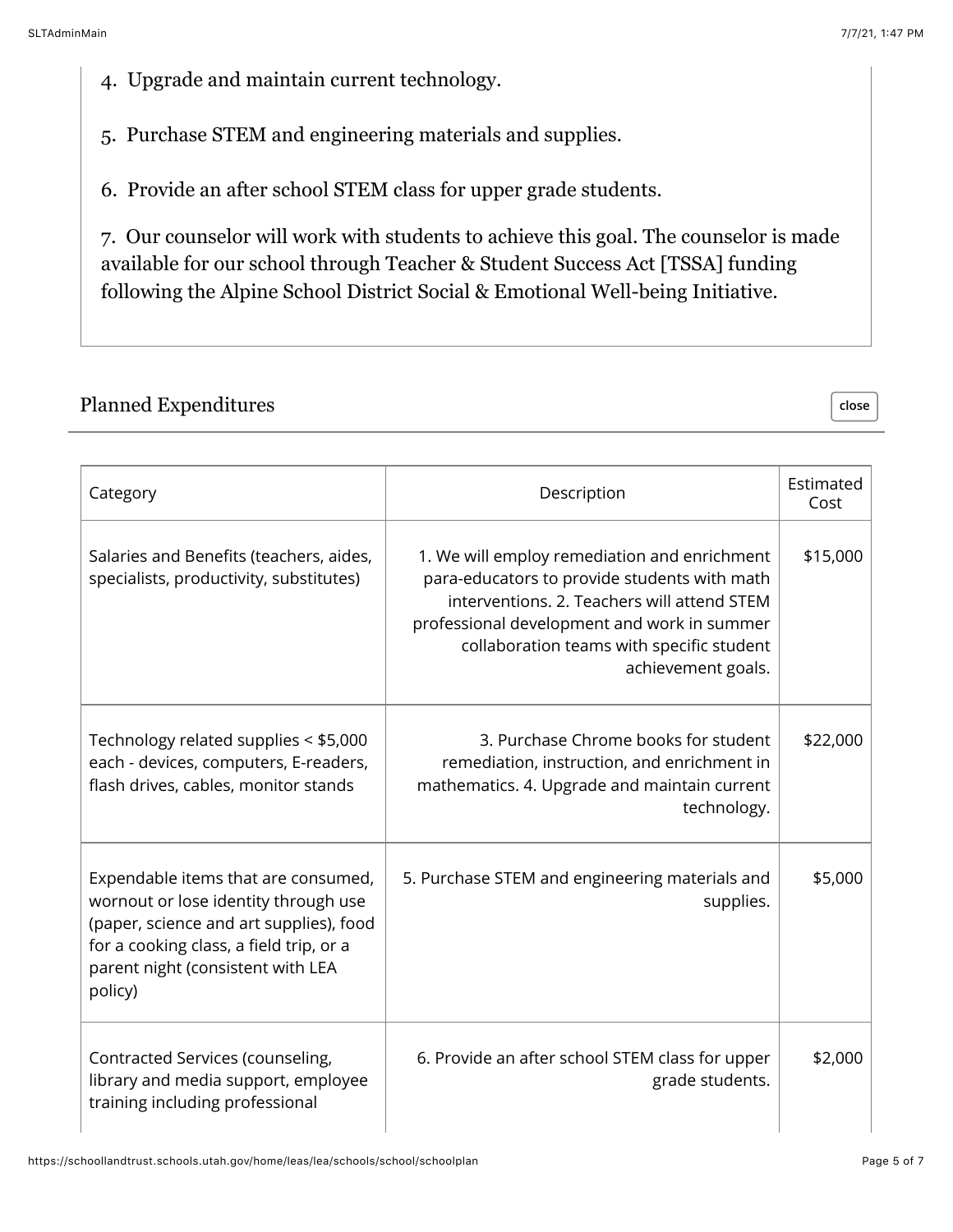| development not requiring an<br>overnight stay) |        |          |
|-------------------------------------------------|--------|----------|
|                                                 | Total: | \$44,000 |

#### Digital Citizenship/Safety Principles Component

No

## Summary of Estimated Expenditures

| Category                                                                                                                                                                                              | Estimated<br>Cost<br>(entered<br>by the<br>school) |
|-------------------------------------------------------------------------------------------------------------------------------------------------------------------------------------------------------|----------------------------------------------------|
| Expendable items that are consumed, wornout or lose identity through use (paper, science and<br>art supplies), food for a cooking class, a field trip, or a parent night (consistent with LEA policy) | \$5,000                                            |
| Contracted Services (counseling, library and media support, employee training including<br>professional development not requiring an overnight stay)                                                  | \$2,000                                            |
| Technology related supplies < \$5,000 each - devices, computers, E-readers, flash drives, cables,<br>monitor stands                                                                                   | \$43,000                                           |
| Salaries and Benefits (teachers, aides, specialists, productivity, substitutes)                                                                                                                       | \$37,000                                           |
| Books, Ebooks, online curriculum/subscriptions                                                                                                                                                        | \$5,000                                            |
| Total:                                                                                                                                                                                                | \$92,000                                           |

## Funding Estimates

| Estimates                           | Totals    |
|-------------------------------------|-----------|
| Carry-over from 2020-2021           | \$93,956  |
| Distribution for 2021-2022          | \$92,041  |
| Total Available Funds for 2021-2022 | \$185,997 |
|                                     |           |

**close**